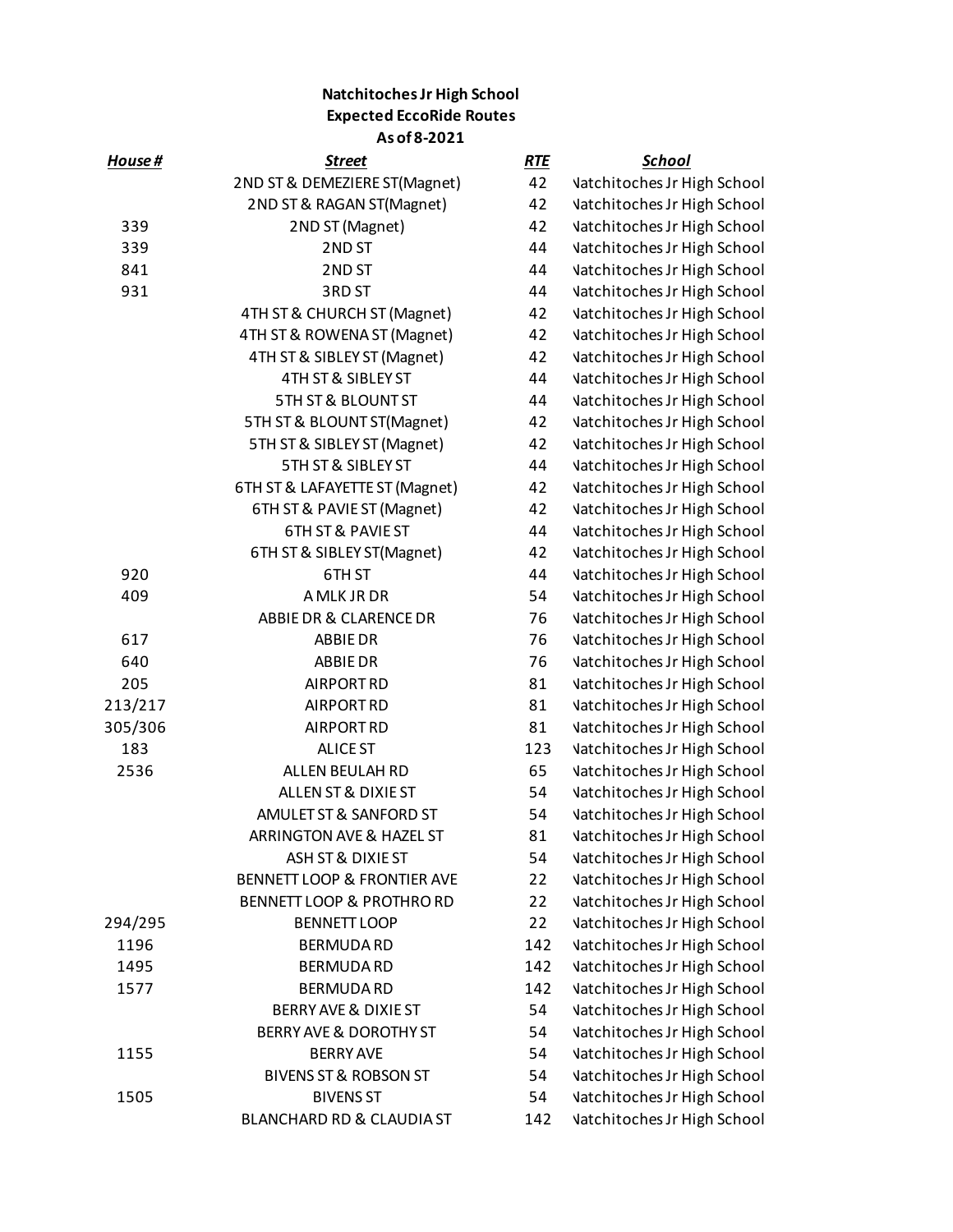| 225           | <b>BLANCHARD RD</b>                     | 142      | <b>Vatchitoches Jr High School</b> |
|---------------|-----------------------------------------|----------|------------------------------------|
|               | <b>BOSSIER ST &amp; CASPARI ST</b>      | 44       | <b>Vatchitoches Jr High School</b> |
|               | <b>BRAHMA DR &amp; DEAN ST</b>          | 54       | <b>Vatchitoches Jr High School</b> |
| 717           | <b>BRAHMADR</b>                         | 50       | <b>Vatchitoches Jr High School</b> |
| 343           | <b>BRANDON COTTON RD</b>                | 65       | <b>Vatchitoches Jr High School</b> |
| 123/124       | <b>CARMANE RD</b>                       | 22       | <b>Vatchitoches Jr High School</b> |
| 114           | <b>CAROLINA AVE</b>                     | 23       | <b>Vatchitoches Jr High School</b> |
|               | CARVER AVE & E5TH ST                    | 123      | <b>Vatchitoches Jr High School</b> |
| 319           | <b>CARVER AVE</b>                       | 140      | <b>Vatchitoches Jr High School</b> |
|               | <b>CASTLETON ST &amp; JULIEN CIRCLE</b> | 81       | <b>Vatchitoches Jr High School</b> |
| 246/250       | <b>CEDAR GROVE DR</b>                   | 142      | <b>Vatchitoches Jr High School</b> |
| 254/258       | <b>CEDAR GROVE DR</b>                   | 142      | <b>Vatchitoches Jr High School</b> |
| 188           | <b>CELINA DR</b>                        | 142      | <b>Vatchitoches Jr High School</b> |
| 104           | <b>CHERIELP</b> (Magnet)                | 42       | <b>Vatchitoches Jr High School</b> |
| 101           | <b>CHINQUAPIN PL</b>                    | 142      | <b>Vatchitoches Jr High School</b> |
|               | <b>CHRIS ST &amp; CAROLYN ST</b>        | 142      | <b>Vatchitoches Jr High School</b> |
|               | <b>CHURCH ST &amp; 4TH ST</b>           | 44       | <b>Vatchitoches Jr High School</b> |
|               | <b>CLARENCE DR &amp; ABBIE DR</b>       | 76       | <b>Vatchitoches Jr High School</b> |
| 1024          | <b>CLARENCE DR</b>                      | 76       | <b>Vatchitoches Jr High School</b> |
| 1101          | <b>CLARENCE DR</b>                      | 76       | <b>Vatchitoches Jr High School</b> |
|               | <b>CLAUDIA ST &amp; RALPH ST</b>        | 142      | <b>Vatchitoches Jr High School</b> |
| 139           | <b>CYPRESS AVE (Magnet)</b>             | 42       | <b>Vatchitoches Jr High School</b> |
|               | <b>DEAN ST &amp; GENTRY DAVIS</b>       | 54       | <b>Vatchitoches Jr High School</b> |
|               | DES NEGIS ST & EMANUEL ST               | 42       | <b>Vatchitoches Jr High School</b> |
|               | DOROTHY ST & GRAYSON ST                 | 54       | <b>Vatchitoches Jr High School</b> |
|               | <b>DUPLEX ST &amp; 2ND ST</b>           | 44       | <b>Vatchitoches Jr High School</b> |
|               | E 5TH ST & JEAN MARIE ST                | 123      | <b>Vatchitoches Jr High School</b> |
|               | E 6TH ST & SCARBOROUGH AVE              | 123      | <b>Vatchitoches Jr High School</b> |
| 305           | E7TH ST                                 | 140      | <b>Vatchitoches Jr High School</b> |
| 511           | EAST 5TH ST                             | 140      | <b>Vatchitoches Jr High School</b> |
| 902           | EAST 5TH ST                             | 140      | <b>Vatchitoches Jr High School</b> |
| 231           | EAST 6TH ST                             | 140      | <b>Vatchitoches Jr High School</b> |
|               | EIGHT MILE LOOP & ANTLEY RD             | 22       | <b>Vatchitoches Jr High School</b> |
|               | EIGHT MILE LOOP & LA-504 TRAILER PARK   | 22       | <b>Vatchitoches Jr High School</b> |
| 71/291/300/32 | EIGHT MILE LOOP                         | 22       | <b>Vatchitoches Jr High School</b> |
| 614           | EIGHT MILE LOOP                         | 22       | <b>Vatchitoches Jr High School</b> |
| 110           | <b>ELLEN ST</b>                         | 142      | <b>Vatchitoches Jr High School</b> |
| 127           | <b>ELLEN ST</b>                         | 142      | <b>Vatchitoches Jr High School</b> |
|               | <b>FAIRGROUNDS RD &amp; MARIA LN</b>    | 81       | <b>Vatchitoches Jr High School</b> |
| 203           | <b>FAIRGROUNDS RD</b>                   | 81       | <b>Vatchitoches Jr High School</b> |
| 219/220       | <b>FAIRGROUNDS RD</b>                   | 81       | <b>Vatchitoches Jr High School</b> |
| 230           | <b>FAIRGROUNDS RD</b>                   | 81       | <b>Vatchitoches Jr High School</b> |
| 243/440       | <b>FAIRGROUNDS RD</b>                   | 81       | <b>Vatchitoches Jr High School</b> |
| 515           | <b>FAIRGROUNDS RD</b>                   |          |                                    |
| 118/122       | <b>FLORAST</b>                          | 81<br>42 | <b>Vatchitoches Jr High School</b> |
| 130           |                                         |          | <b>Vatchitoches Jr High School</b> |
|               | <b>FOREST DR</b>                        | 22       | <b>Vatchitoches Jr High School</b> |
| 170           | <b>FOREST DR</b>                        | 22       | <b>Vatchitoches Jr High School</b> |
| 125           | FOX RUN DR                              | 22       | <b>Vatchitoches Jr High School</b> |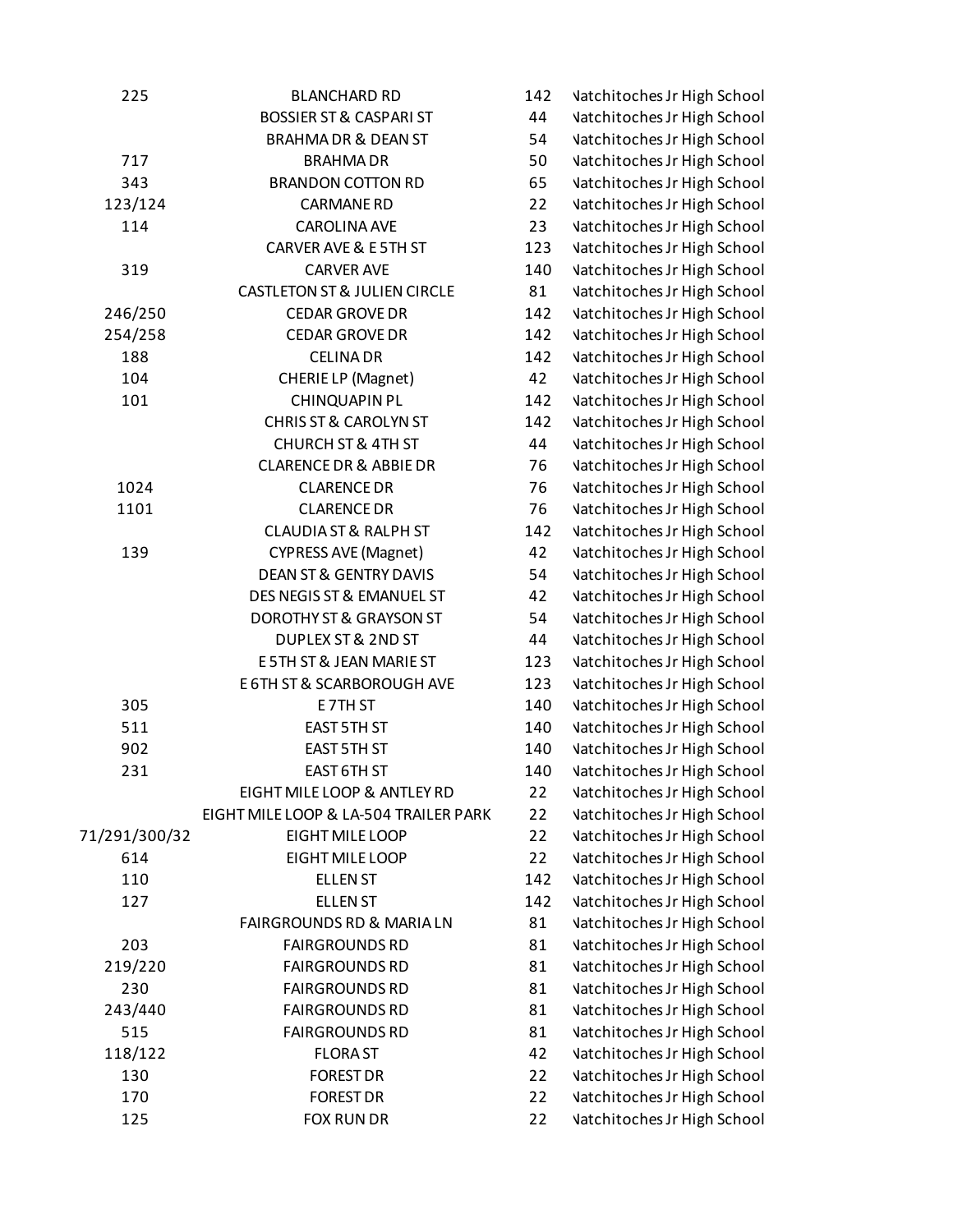| 130     | <b>FOX RUN DR</b>                 | 22  | <b>Vatchitoches Jr High School</b> |
|---------|-----------------------------------|-----|------------------------------------|
| 150     | <b>FRANKLIN LN</b>                | 142 | <b>Vatchitoches Jr High School</b> |
| 254     | <b>FRANKLIN LN</b>                | 142 | <b>Vatchitoches Jr High School</b> |
| 325     | <b>FRANKLIN LN</b>                | 142 | <b>Vatchitoches Jr High School</b> |
| 119     | <b>GABRIELLE LP</b>               | 142 | <b>Vatchitoches Jr High School</b> |
| 124/137 | <b>GABRIELLE LP</b>               | 142 | <b>Vatchitoches Jr High School</b> |
| 131     | <b>GABRIELLE LP</b>               | 142 | <b>Vatchitoches Jr High School</b> |
| 706     | <b>GARLAND RD</b>                 | 123 | <b>Vatchitoches Jr High School</b> |
|         | <b>GRACE AVE &amp; DIXIE ST</b>   | 54  | <b>Vatchitoches Jr High School</b> |
|         | <b>GRACE AVE &amp; DOROTHY ST</b> | 54  | <b>Vatchitoches Jr High School</b> |
|         | <b>GRAYSON ST &amp; DIXIE ST</b>  | 54  | <b>Vatchitoches Jr High School</b> |
| 1320    | <b>GRAYSON ST</b>                 | 50  | <b>Vatchitoches Jr High School</b> |
| 948     | <b>HARLING LANE</b>               | 123 | <b>Vatchitoches Jr High School</b> |
| 100     | <b>HAZEL ST</b>                   | 81  | <b>Vatchitoches Jr High School</b> |
| 202     | <b>HENRY AVE</b>                  | 140 | <b>Vatchitoches Jr High School</b> |
|         | <b>HIDDEN HILLS</b>               | 42  | <b>Vatchitoches Jr High School</b> |
| 1115    | HIGHLAND PARK DR (Magnet)         | 42  | <b>Vatchitoches Jr High School</b> |
| 1115    | <b>HIGHLAND PARK DR</b>           | 44  | <b>Vatchitoches Jr High School</b> |
| 1128    | <b>HIGHLAND PARK DR</b>           | 44  | <b>Vatchitoches Jr High School</b> |
| 1411    | <b>HILL AVE</b>                   | 50  | <b>Vatchitoches Jr High School</b> |
|         | <b>HOWELL ST &amp; AMULET ST</b>  | 54  | <b>Vatchitoches Jr High School</b> |
| 1129    | <b>HYMES RD</b>                   | 23  | <b>Vatchitoches Jr High School</b> |
|         | INDEPENDENCE ST & GABRIELLE LP    | 142 | <b>Vatchitoches Jr High School</b> |
| 203     | <b>INDEPENDENCE ST</b>            | 142 | <b>Vatchitoches Jr High School</b> |
| 213     | <b>INDEPENDENCE ST</b>            | 142 | <b>Vatchitoches Jr High School</b> |
| 222     | <b>INDEPENDENCE ST</b>            | 142 | <b>Vatchitoches Jr High School</b> |
| 266     | <b>INDEPENDENCE ST</b>            | 142 | <b>Vatchitoches Jr High School</b> |
| 272     | <b>INDEPENDENCE ST</b>            | 142 | <b>Vatchitoches Jr High School</b> |
| 275     | <b>INDEPENDENCE ST</b>            | 142 | <b>Vatchitoches Jr High School</b> |
| 612/617 | <b>JACKSON DR</b>                 | 76  | <b>Vatchitoches Jr High School</b> |
| 636     | <b>JACKSON DR</b>                 | 76  | <b>Vatchitoches Jr High School</b> |
| 662     | <b>JACKSON DR</b>                 | 76  | <b>Vatchitoches Jr High School</b> |
| 407     | <b>JOHN BANKS RD</b>              | 65  | <b>Vatchitoches Jr High School</b> |
| 1652    | <b>JOHNSON CHUTE RD</b>           | 21  | <b>Vatchitoches Jr High School</b> |
| 1733    | <b>JOHNSON CHUTE RD</b>           | 21  | <b>Vatchitoches Jr High School</b> |
|         | JULY ST & DEAN ST                 | 54  | <b>Vatchitoches Jr High School</b> |
| 809     | <b>JULYST</b>                     | 50  | <b>Vatchitoches Jr High School</b> |
|         | <b>JW THOMAS APARTMENTS</b>       | 54  | <b>Vatchitoches Jr High School</b> |
|         | <b>JW THOMAS APARTMENTS</b>       | 20  | <b>Vatchitoches Jr High School</b> |
|         | <b>KERRY ST &amp; HAMPTON ST</b>  | 76  | <b>Vatchitoches Jr High School</b> |
|         | KINGSTON DR & KELLY ST            | 81  | <b>Vatchitoches Jr High School</b> |
| 218/220 | <b>KINGSTON DR</b>                | 81  | <b>Vatchitoches Jr High School</b> |
| 1414    | LA 1, POWHATTAN                   | 23  | <b>Vatchitoches Jr High School</b> |
|         | LA3191 & JULIA ANN DR             | 22  | <b>Vatchitoches Jr High School</b> |
|         | LA 504 & DEER CREEK RD            | 22  | <b>Vatchitoches Jr High School</b> |
| 534     | LA 504                            | 22  | <b>Vatchitoches Jr High School</b> |
| 7624    | $La-1$                            | 81  | <b>Vatchitoches Jr High School</b> |
| 8331    | $LA-1$                            | 162 | <b>Vatchitoches Jr High School</b> |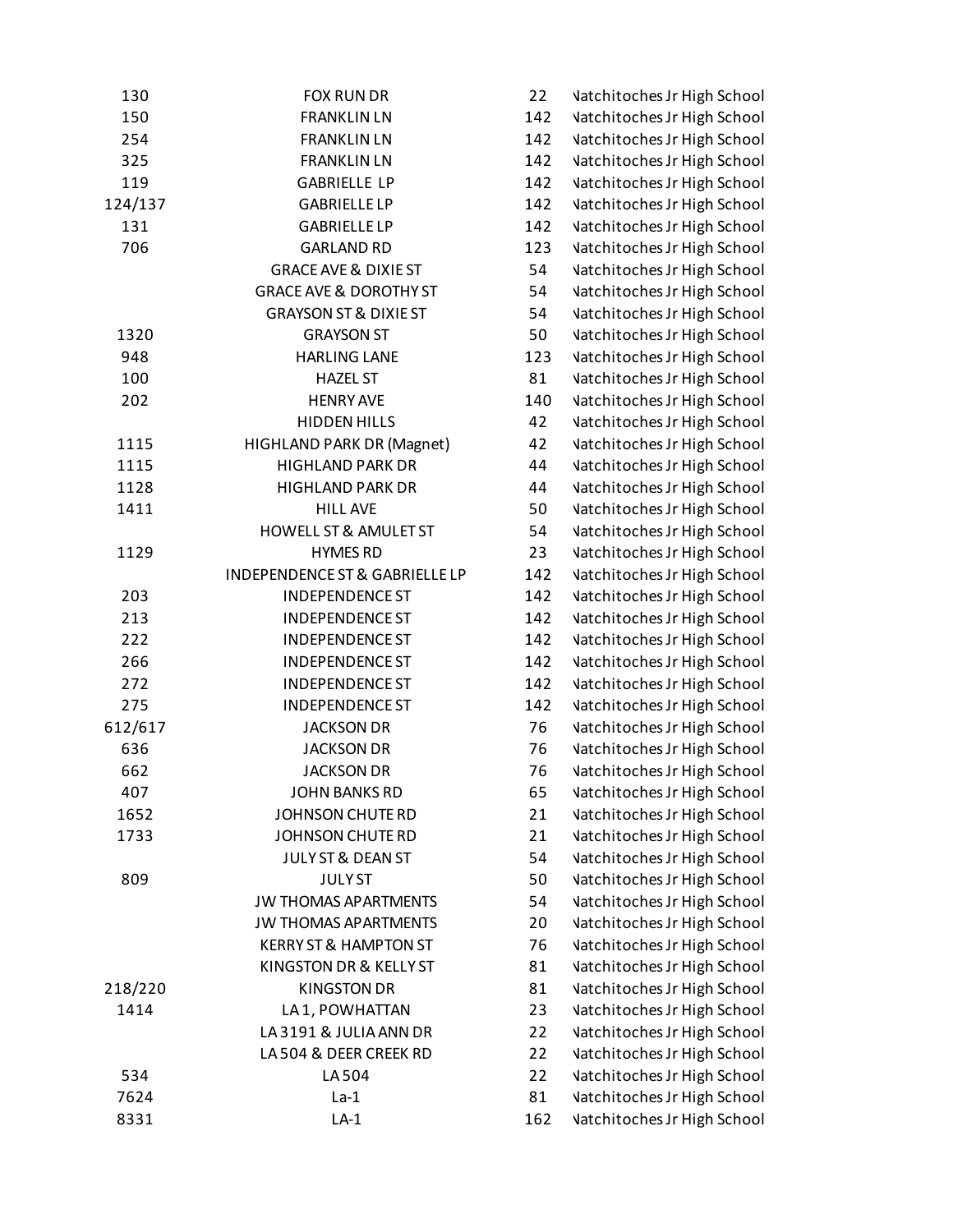| 5650    | LA-1(MAYBERRY TRAILER PARK) | 23  | <b>Vatchitoches Jr High School</b> |
|---------|-----------------------------|-----|------------------------------------|
| 232     | LA-1222                     | 65  | <b>Vatchitoches Jr High School</b> |
|         | LA-3191 & SORGEE RD         | 22  | <b>Vatchitoches Jr High School</b> |
| 1005    | LA-3191                     | 22  | <b>Vatchitoches Jr High School</b> |
| 4712    | LA-3278                     | 22  | <b>Vatchitoches Jr High School</b> |
| 469     | LA-478                      | 162 | <b>Vatchitoches Jr High School</b> |
| 4323    | LA-485                      | 65  | <b>Vatchitoches Jr High School</b> |
| 1241    | LA-504                      | 22  | <b>Vatchitoches Jr High School</b> |
| 701     | LA-504                      | 22  | <b>Vatchitoches Jr High School</b> |
| 892     | LA-504                      | 22  | <b>Vatchitoches Jr High School</b> |
| 2348    | $LA-6$                      | 42  | <b>Vatchitoches Jr High School</b> |
| 5843    | $LA-6$                      | 65  | <b>Vatchitoches Jr High School</b> |
|         | LAFAYETTE ST & 4TH ST       | 20  | <b>Vatchitoches Jr High School</b> |
|         | LAFAYETTE ST & 6TH ST       | 44  | <b>Vatchitoches Jr High School</b> |
|         | LAFAYETTE ST & MLK JR DR    | 54  | <b>Vatchitoches Jr High School</b> |
| 247     | <b>LAIRD FLETCHER RD</b>    | 142 | <b>Vatchitoches Jr High School</b> |
| 277/295 | <b>LAIRD FLETCHER RD</b>    | 142 | <b>Vatchitoches Jr High School</b> |
|         | LAKE ST & HOWELL ST         | 54  | <b>Vatchitoches Jr High School</b> |
|         | LAKE ST & SANFORD ST        | 54  | <b>Vatchitoches Jr High School</b> |
| 816     | <b>LAKE ST</b>              | 20  | <b>Vatchitoches Jr High School</b> |
| 1530    | <b>LAKESHORE DR EAST</b>    | 123 | <b>Vatchitoches Jr High School</b> |
| 400     | LAKEVIEW APARTMENTS         | 76  | <b>Vatchitoches Jr High School</b> |
| 100     | LAKEVIEW DR APARTMENTS      | 76  | <b>Vatchitoches Jr High School</b> |
| 300     | LAKEVIEW DR APARTMENTS      | 76  | <b>Vatchitoches Jr High School</b> |
| 500     | LAKEVIEW DR APARTMENTS      | 76  | <b>Vatchitoches Jr High School</b> |
| 200     | <b>LAKEVIEW DR</b>          | 76  | <b>Vatchitoches Jr High School</b> |
| 550     | <b>LIME KILN RD</b>         | 22  | <b>Vatchitoches Jr High School</b> |
| 213/409 | LIVE OAK CIRCLE             | 123 | <b>Vatchitoches Jr High School</b> |
| 107     | <b>MARTIN DR</b>            | 142 | <b>Vatchitoches Jr High School</b> |
| 120     | <b>MAYFIELD ST</b>          | 54  | <b>Vatchitoches Jr High School</b> |
|         | MCDODSON WAY & REBA ST      | 81  | <b>Vatchitoches Jr High School</b> |
|         | MEADOWS DR & WELCH ST       | 54  | <b>Vatchitoches Jr High School</b> |
|         | MLK JR DR & WEST ST         | 54  | <b>Vatchitoches Jr High School</b> |
|         | MORGAN LANE & MARGARET LANE | 123 | <b>Vatchitoches Jr High School</b> |
|         | MYRTLE DR & N 5TH ST        | 44  | <b>Vatchitoches Jr High School</b> |
|         | N 5TH ST & ESTHER ST        | 44  | <b>Vatchitoches Jr High School</b> |
|         | N 5TH ST & MYRTLE DR        | 44  | <b>Vatchitoches Jr High School</b> |
|         | N 5TH ST & VIRGINIA AVE     | 44  | <b>Vatchitoches Jr High School</b> |
|         | N MELROSE APARTMENTS        | 140 | <b>Vatchitoches Jr High School</b> |
| 101     | N MELROSE AVE               | 123 | <b>Vatchitoches Jr High School</b> |
|         | NAVARRO CT & EMMANUEL ST    | 42  | <b>Vatchitoches Jr High School</b> |
| 138     | <b>NORTH ST</b>             | 54  | <b>Vatchitoches Jr High School</b> |
| 217     | <b>NORTH ST</b>             | 20  | <b>Vatchitoches Jr High School</b> |
|         | NORTHERN ST & GOLD ST       | 54  | <b>Vatchitoches Jr High School</b> |
| 215     | NORTHWOOD LN                | 22  | <b>Vatchitoches Jr High School</b> |
|         | OAK GROVE APARTMENTS        | 22  | <b>Vatchitoches Jr High School</b> |
| 292/298 | OLD LA6 WEST                | 65  | <b>Vatchitoches Jr High School</b> |
| 1074    | OLD RIVER RD                | 162 | <b>Vatchitoches Jr High School</b> |
|         |                             |     |                                    |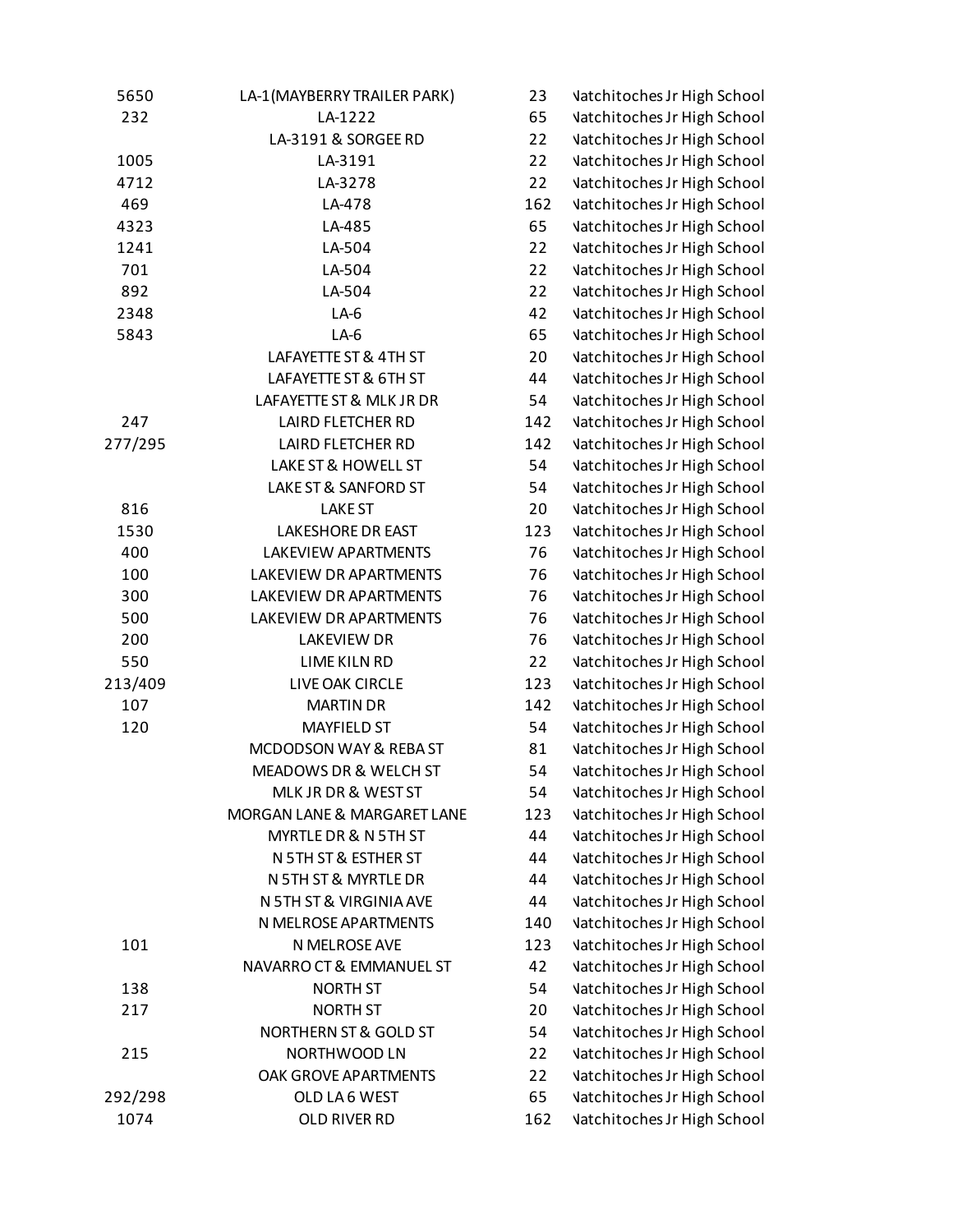| 1505        | OLD RIVER RD                         | 162 | <b>Vatchitoches Jr High School</b> |
|-------------|--------------------------------------|-----|------------------------------------|
| 806         | <b>OLD RIVER RD</b>                  | 162 | <b>Vatchitoches Jr High School</b> |
|             | OLD ROBELINE RD & POWELL ST          | 54  | <b>Vatchitoches Jr High School</b> |
|             | OLD ROBELINE RD & MAYFIELD ST        | 54  | <b>Vatchitoches Jr High School</b> |
| 1107        | OLD ROBELINE RD                      | 54  | <b>Vatchitoches Jr High School</b> |
| 605/619     | <b>OUIDA DR</b>                      | 76  | <b>Vatchitoches Jr High School</b> |
| 700/705/711 | <b>OUIDA DR</b>                      | 76  | <b>Vatchitoches Jr High School</b> |
|             | PATRICK RD & MARIE ST                | 142 | <b>Vatchitoches Jr High School</b> |
| 124         | PAUL JORDAN RD                       | 21  | <b>Vatchitoches Jr High School</b> |
| 150         | PAUL JORDAN RD                       | 21  | <b>Vatchitoches Jr High School</b> |
| 192         | PAUL JORDAN RD                       | 21  | <b>Vatchitoches Jr High School</b> |
| 216         | <b>PAULALN</b>                       | 123 | <b>Vatchitoches Jr High School</b> |
| 1543        | <b>PAYNE AVE</b>                     | 123 | <b>Vatchitoches Jr High School</b> |
| 313         | <b>PAYNEST</b>                       | 20  | <b>Vatchitoches Jr High School</b> |
| 309         | <b>PEARL ST</b>                      | 123 | <b>Vatchitoches Jr High School</b> |
| 324         | <b>PEARL ST</b>                      | 123 | <b>Vatchitoches Jr High School</b> |
|             | PHILLIPS ST & DIXIE ST               | 54  | <b>Vatchitoches Jr High School</b> |
| 209         | PIERMONT PL                          | 81  | <b>Vatchitoches Jr High School</b> |
| 220         | PIERMONT PLACE                       | 81  | <b>Vatchitoches Jr High School</b> |
| 853         | POSEY ST                             | 50  | <b>Vatchitoches Jr High School</b> |
|             | RAGAN ST & 2ND ST                    | 44  | <b>Vatchitoches Jr High School</b> |
| 180         | RAGGIO RD                            | 162 | <b>Vatchitoches Jr High School</b> |
|             | RALPH ST & CAROLYN ST                | 142 | <b>Vatchitoches Jr High School</b> |
|             | RAPIDES & HILL ST(PANAM)             | 76  | <b>Vatchitoches Jr High School</b> |
|             | <b>RENEE ST &amp; LUCILLE ST</b>     | 142 | <b>Vatchitoches Jr High School</b> |
|             | RIKARD LN & ST MAURICE LN            | 123 | <b>Vatchitoches Jr High School</b> |
| 439         | ROCKFORD CHURCH RD                   | 162 | <b>Vatchitoches Jr High School</b> |
|             | ROWENA ST & 4TH ST                   | 44  | <b>Vatchitoches Jr High School</b> |
|             | ROWENA ST & HIGHLAND PK DR           | 44  | <b>Vatchitoches Jr High School</b> |
|             | ROWENA ST & N 5TH ST (Magnet)        | 42  | <b>Vatchitoches Jr High School</b> |
| 512         | <b>ROWENA ST</b>                     | 44  | <b>Vatchitoches Jr High School</b> |
|             | ROY DR & BONNETTE ST (Magnet)        | 42  | <b>Vatchitoches Jr High School</b> |
|             | <b>ROY DR &amp; BONNETTE ST</b>      | 44  | <b>Vatchitoches Jr High School</b> |
| 609         | <b>ROYAL ST</b>                      | 123 | <b>Vatchitoches Jr High School</b> |
| 728         | <b>ROYAL ST</b>                      | 123 | <b>Vatchitoches Jr High School</b> |
| 425         | RUE de GABRIEL                       | 162 | <b>Vatchitoches Jr High School</b> |
| 1203        | <b>RUSBO ST</b>                      | 44  | <b>Vatchitoches Jr High School</b> |
| 100         | S WILLIAMS AVE                       | 123 | <b>Vatchitoches Jr High School</b> |
|             | SALIM ST & LAFAYETTE ST              | 54  | <b>Vatchitoches Jr High School</b> |
| 1510/1519   | <b>SALTER ST</b>                     | 123 | <b>Vatchitoches Jr High School</b> |
| 1522        | <b>SALTER ST</b>                     | 123 | <b>Vatchitoches Jr High School</b> |
| 125         | <b>SANDRA ST</b>                     | 22  | <b>Vatchitoches Jr High School</b> |
| 103         | <b>SARAH ST</b>                      | 123 | <b>Vatchitoches Jr High School</b> |
| 123/173     | <b>SARAH ST</b>                      | 123 | <b>Vatchitoches Jr High School</b> |
|             | <b>SCARBOROUGH AVE &amp; E4TH ST</b> | 123 | <b>Vatchitoches Jr High School</b> |
| 127         | <b>SHADY GROVE RD</b>                | 65  | <b>Vatchitoches Jr High School</b> |
| 364         | <b>SHADY GROVE RD</b>                | 65  | <b>Vatchitoches Jr High School</b> |
|             | <b>SHORELINE RD &amp; HICKS RD</b>   | 22  | <b>Vatchitoches Jr High School</b> |
|             |                                      |     |                                    |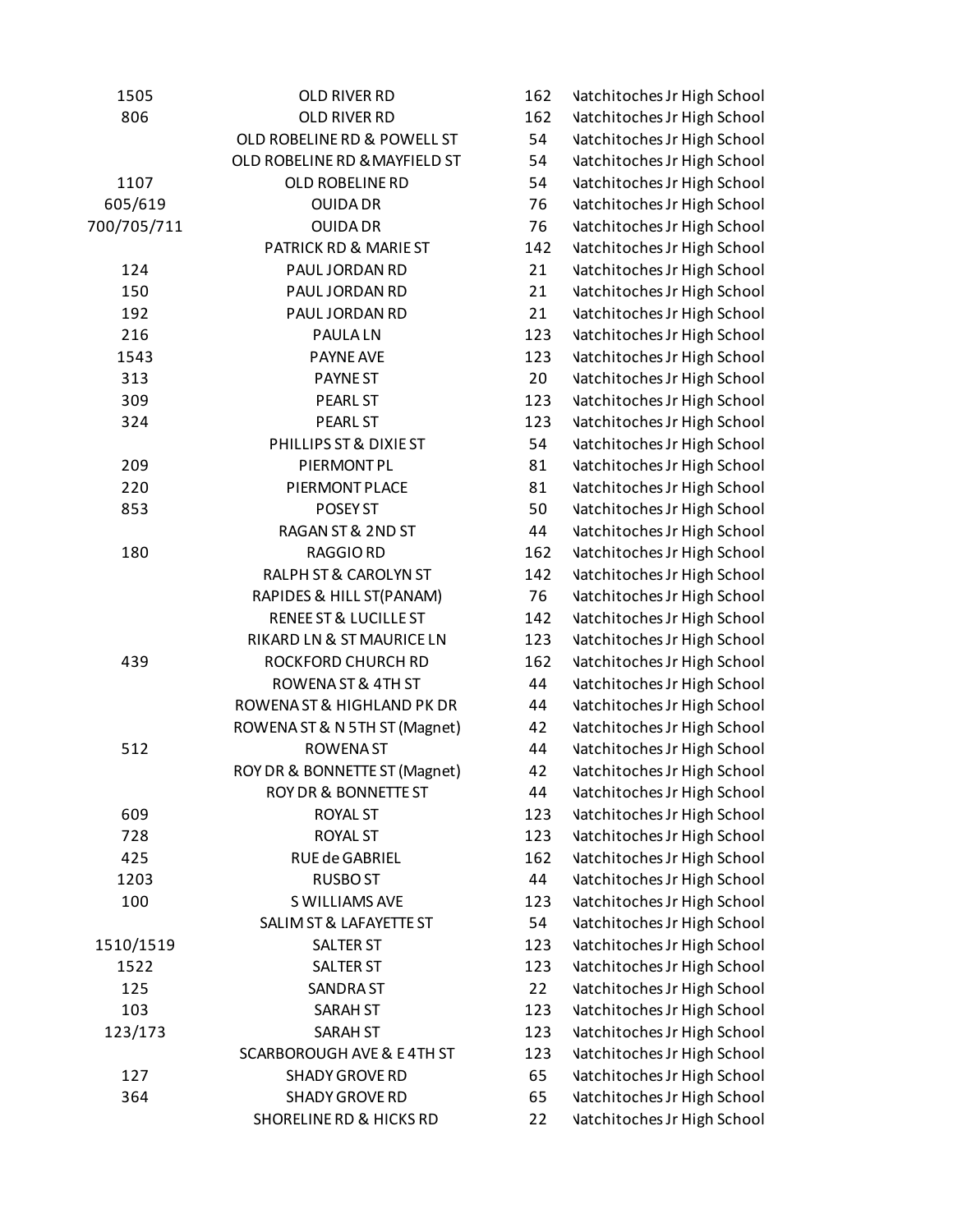|         | SIBLEY LAKE ONE STOP                  | 20  | <b>Vatchitoches Jr High School</b> |
|---------|---------------------------------------|-----|------------------------------------|
|         | SIBLEY ST & 6TH ST                    | 44  | <b>Vatchitoches Jr High School</b> |
| 525     | <b>SIBLEY STREET</b>                  | 20  | <b>Vatchitoches Jr High School</b> |
| 325     | <b>SIROD ST</b>                       | 123 | <b>Vatchitoches Jr High School</b> |
| 145     | <b>SISSON LP</b>                      | 21  | <b>Vatchitoches Jr High School</b> |
| 124     | <b>SMITH GARAGE RD</b>                | 22  | <b>Vatchitoches Jr High School</b> |
| 187     | <b>SMITH GARAGE RD</b>                | 22  | <b>Vatchitoches Jr High School</b> |
| 1815    | SOUTH DR (CARTER'S)                   | 76  | <b>Vatchitoches Jr High School</b> |
|         | <b>SOUTHBEND &amp; CLARENCE DR</b>    | 76  | <b>Vatchitoches Jr High School</b> |
|         | ST MAURICE LANE & BLANCHARD RD        | 123 | <b>Vatchitoches Jr High School</b> |
| 417/423 | <b>ST MAURICE LANE</b>                | 123 | <b>Vatchitoches Jr High School</b> |
| 511     | <b>ST MAURICE LANE</b>                | 123 | <b>Vatchitoches Jr High School</b> |
|         | <b>SYLVAN DR &amp; KERRY ST</b>       | 76  | <b>Vatchitoches Jr High School</b> |
| 110     | <b>SYLVAN DR</b>                      | 76  | <b>Vatchitoches Jr High School</b> |
| 114     | <b>SYLVAN DR</b>                      | 76  | <b>Vatchitoches Jr High School</b> |
| 119     | <b>SYLVAN DR</b>                      | 76  | <b>Vatchitoches Jr High School</b> |
| 204     | <b>TAMMYE LANE</b>                    | 140 | <b>Vatchitoches Jr High School</b> |
| 119     | <b>TEXAS AVE</b>                      | 23  | <b>Vatchitoches Jr High School</b> |
|         | THOMAS ST & HEDGES ST                 | 54  | <b>Vatchitoches Jr High School</b> |
|         | UNIVERSITY DR & KELLY ST              | 81  | <b>Vatchitoches Jr High School</b> |
| 212     | <b>UNIVERSITY DR</b>                  | 20  | <b>Vatchitoches Jr High School</b> |
|         | UNIVERSITY PKWY & FRANCIS RD          | 22  | <b>Vatchitoches Jr High School</b> |
| 4195    | <b>UNIVERSITY PKWY</b>                | 22  | <b>Vatchitoches Jr High School</b> |
|         | <b>VIENNA RD &amp; ANN ST</b>         | 142 | <b>Vatchitoches Jr High School</b> |
|         | VIENNA RD & DOGWOOD CT                | 142 | <b>Vatchitoches Jr High School</b> |
|         | <b>VIENNA RD &amp; PECAN CT</b>       | 142 | <b>Vatchitoches Jr High School</b> |
|         | VIENNA RD & SYCAMORE CT               | 142 | <b>Vatchitoches Jr High School</b> |
|         | <b>VIENNA RD &amp; VIENNA PKWY</b>    | 142 | <b>Vatchitoches Jr High School</b> |
|         | VIRGINIA AVE & VIRGINIA AVE           | 44  | <b>Vatchitoches Jr High School</b> |
| 1209    |                                       | 42  | <b>Vatchitoches Jr High School</b> |
| 146     | VIRGINIA AVE (Magnet)                 | 23  | <b>Vatchitoches Jr High School</b> |
|         | VIRGINIA AVE, POWHATTAN               |     |                                    |
| 1313    | W LAKESHORE DR (Magnet)               | 42  | <b>Vatchitoches Jr High School</b> |
| 1515    | W COURT DR                            | 42  | <b>Vatchitoches Jr High School</b> |
| 1313    | W LAKESHORE DR                        | 44  | <b>Vatchitoches Jr High School</b> |
| 1110    | <b>WASHINGTON ST</b>                  | 44  | <b>Vatchitoches Jr High School</b> |
| 1330    | <b>WASHINGTON ST</b>                  | 42  | <b>Vatchitoches Jr High School</b> |
| 1722    | <b>WASHINGTON ST</b>                  | 42  | <b>Vatchitoches Jr High School</b> |
| 869     | <b>WASHINGTON ST</b>                  | 42  | <b>Vatchitoches Jr High School</b> |
|         | <b>WATER TURKEY RANCH RD</b>          | 20  | <b>Vatchitoches Jr High School</b> |
| 309     | <b>WATSON DR</b>                      | 123 | <b>Vatchitoches Jr High School</b> |
| 610     | <b>WATSON DR</b>                      | 123 | <b>Vatchitoches Jr High School</b> |
| 812     | <b>WATSON DR</b>                      | 123 | <b>Vatchitoches Jr High School</b> |
| 813     | <b>WATSON DR</b>                      | 140 | <b>Vatchitoches Jr High School</b> |
| 1601    | <b>WEST COURT DR</b>                  | 42  | <b>Vatchitoches Jr High School</b> |
| 1610    | <b>WEST COURT DR</b>                  | 42  | <b>Vatchitoches Jr High School</b> |
|         | WHITE COLUMNS APARTMENTS(815 WOODYARD | 76  | <b>Vatchitoches Jr High School</b> |
| 778     | WHITE OAK LANE                        | 21  | <b>Vatchitoches Jr High School</b> |
| 820     | <b>WHITFIELD DR</b>                   | 123 | <b>Vatchitoches Jr High School</b> |